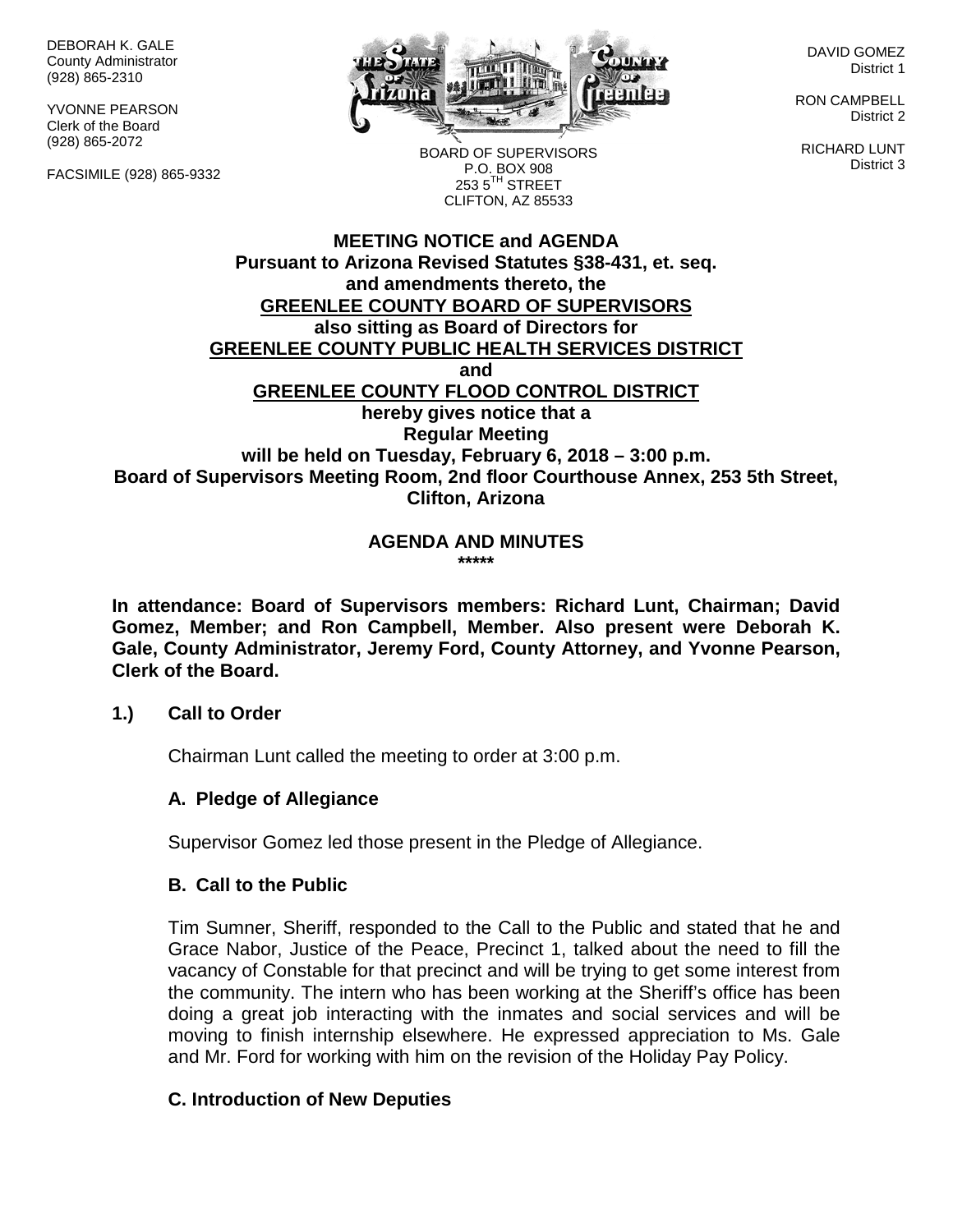Sheriff Sumner introduced two new deputies, Donovan Rooks and Ray Holguin, who graduated from the Cadet Academy and became certified on Thursday. They will now go through two weeks office training and then two weeks field training. The Board congratulated them on their achievement.

**2.) PUBLIC HEALTH SERVICES DISTRICT – the Board of Supervisors will convene as the Board of Directors of the Greenlee County Public Health Services District and will reconvene as the Board of Supervisors following consideration of these items:**

#### **A. Consent Agenda**

**1. Clerk of the Board: Consideration of approval of Public Health Services District expense warrants in excess of \$1,000.00**

Upon motion by Supervisor Gomez, seconded by Supervisor Campbell, and carried unanimously, the Board approved the Public Health Services District Consent Agenda as presented.

**3.) FLOOD CONTROL DISTRICT – the Board of Supervisors will convene as the Board of Directors of the Greenlee County Flood Control District and will reconvene as the Board of Supervisors following consideration of these items:**

### **A. Consent Agenda**

**1. Clerk of the Board: Consideration of approval of Flood Control District expense warrants in excess of \$1,000.00** 

Upon motion by Supervisor Gomez, seconded by Supervisor Campbell, and carried unanimously, the Board approved the Flood Control District Consent Agenda as presented.

### **4.) Vada Phelps, Executive Director, Southeastern Arizona @ Work A. Southeastern Arizona @ Work Annual Update**

Ms. Phelps was unable to attend the meeting. Upon motion by Supervisor Campbell, seconded by Supervisor Gomez, and carried unanimously, the Board tabled the item to a future meeting.

### **5.) Akos Kovach, Economic Development Coordinator**

### **A. Ian McGaughey, Clifton Town Manager – Greenlee County Chamber of Commerce Update**

Mr. McGaughey announced that the annual Chamber of Commerce dinner and meeting will be held at the Greenlee County Fairgrounds beginning at 5:30 p.m. The theme is "Celebrating Our Western Heritage".

### **B. Greenlee County Land Appraisal Update**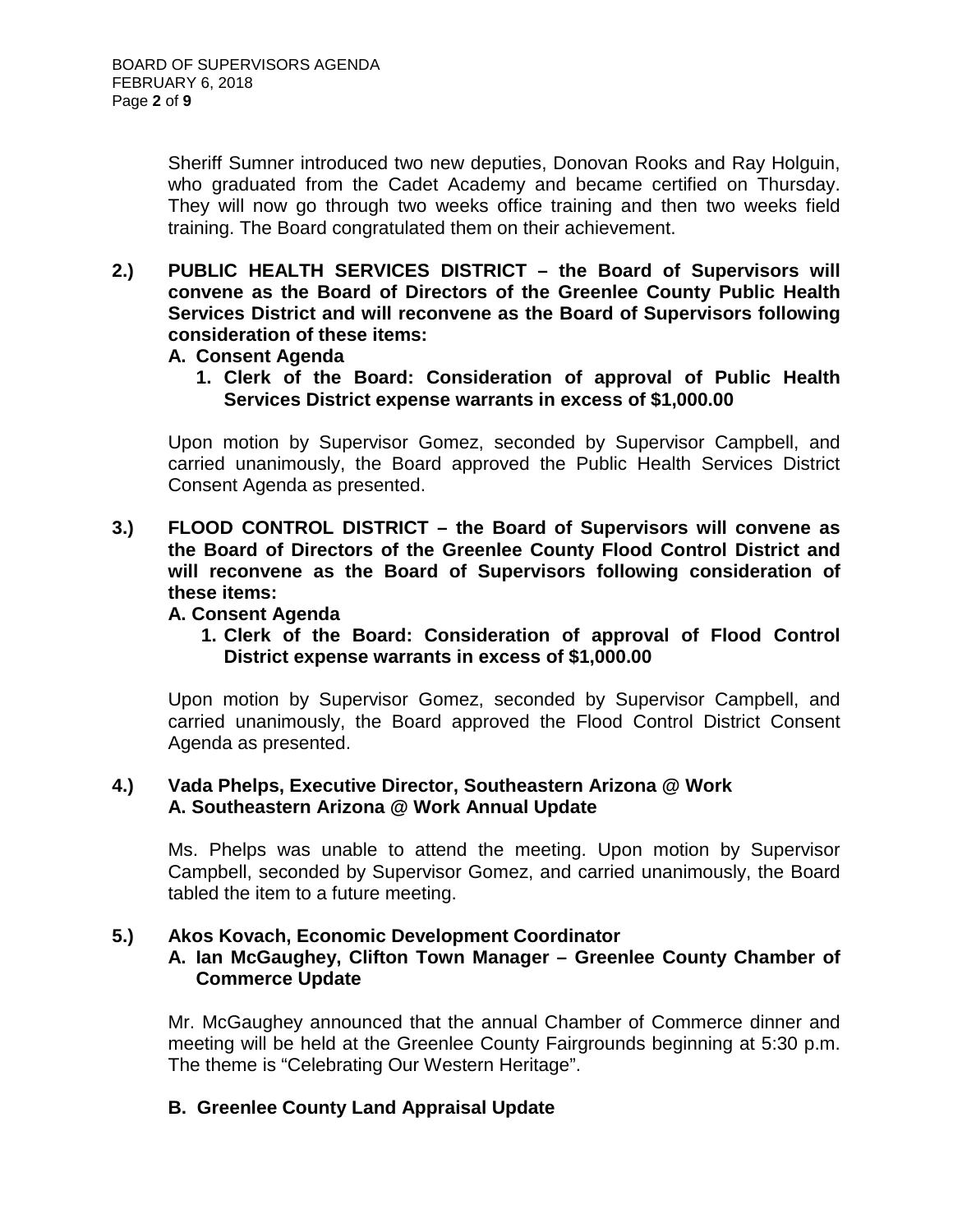Mr. Kovach stated that he received a quote of \$11,000 to do the appraisal on three county properties. The quote is for a commercial appraisal of the properties and he is in contact with an appraiser for residential appraisal of two of the properties (excludes Cueto Property) in the amount of \$500.

# **C. Greenlee County Tourism Council Update**

Steve Ahmann, Tourism Council Chairman, announced that the annual Tourism Council meeting will be held on February  $8<sup>th</sup>$  beginning at 10:00 a.m. at the Country Club. He stated that new officers will be elected and discussion regarding infrastructure and and a needs survey will take place at the meeting. 20 members have helped write grants for different purposes to benefit the community. He also stated that due diligence is needed to prevent any closure of Highway 191.

### **D. Acknowledgment of Freeport McMoRan Grant Award in the amount of \$5,600**

Mr. Kovach reported that \$5,600 in grant funds from United Way have been received to be used toward the installation of a well at the Loma Linda Park.

### **E. Greenlee County Clarion new format and deadlines**

Mr. Kovach stated that the new format will be similar to a newspaper with the first section dedicated to economic development and the second section will have other news.

### **F. Community Events Calendar**

Mr. Kovach reported that the community calendar is a moving target and constantly changing and he is reaching out to get more people involved.

### **6.) Jeromy Vaughn, Lieutenant**

### **A. Discussion/Action of approval to apply for the 2018 State Homeland Security Grant to purchase equipment to upgrade radio communications for the Sheriff's Office**

Lieutenant Vaughn requested approval to apply for grant funding to be used to purchase and upgrade communication radios in the Sheriff's office. He stated that the application will be done jointly with the Duncan Valley Rural Fire District (DVRFD) to include radio upgrades for that entity also. At this point it is unknown if matching funds will be required. The grant application is in the amount of \$100,818 and if required, 25% matching funds would be \$25,207. DVRFD will pay their portion of the matching funds should it become necessary. Ms. Gale stated that there are four counties competing for the State Homeland Security funding and that a match of funds has never been required before and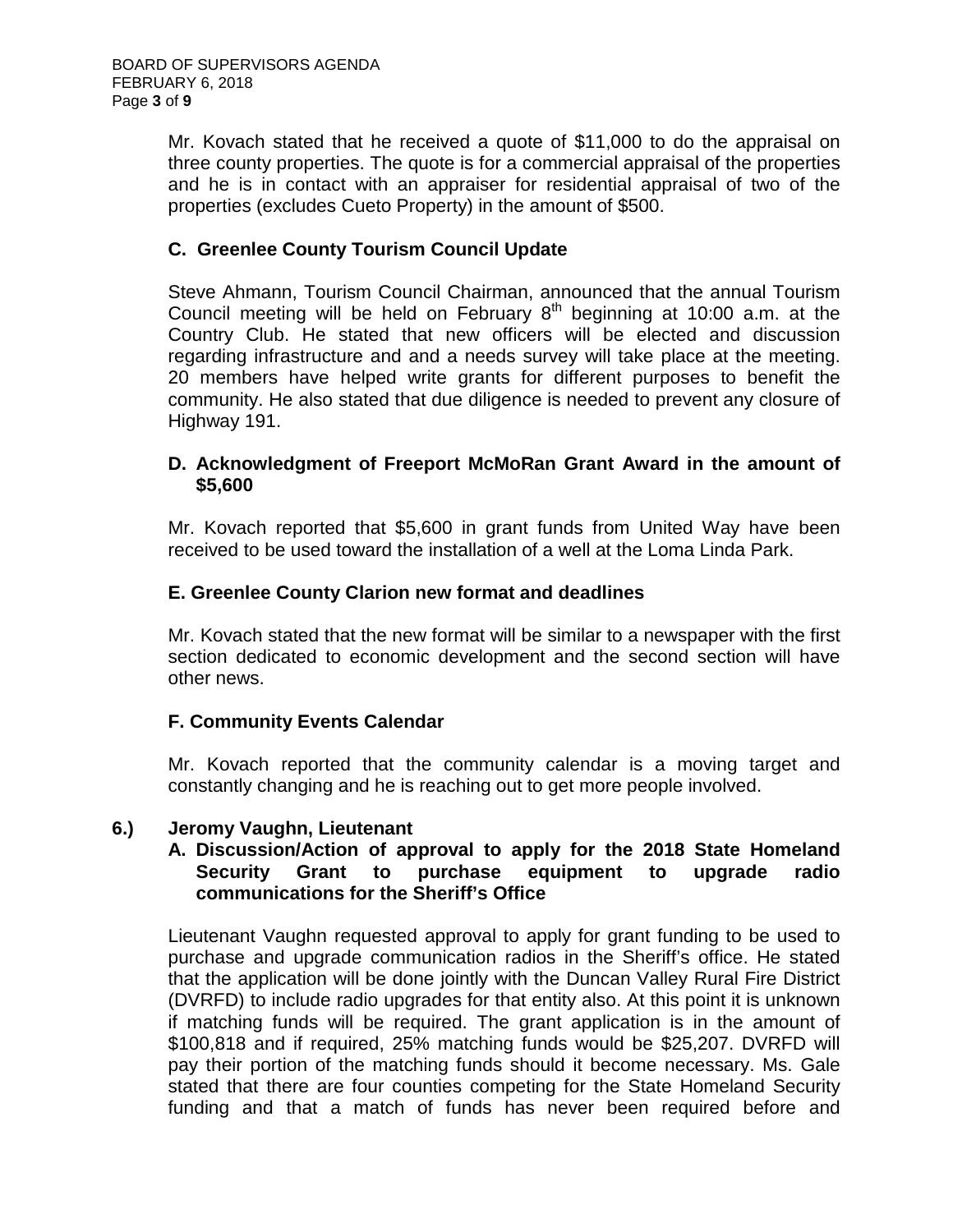recommended moving forward with the application process. Upon motion by Supervisor Gomez, seconded by Supervisor Campbell, and carried unanimously, the Board approved the request as presented.

### **7.) David Manuz, Public Works Manger-Roads A. Crack Seal project update**

Mr. Manuz updated the Board on the upcoming Crack Seal Project that will take place on Skyline View Road. He also stated that the Chip Seal project will take place on the roads north of Three Way area including Loma Linda, Verde Lee and Ward Canyon road in May.

### **B. Discussion/Action of approval to solicit bids for asphalt emulsion for the 2018 chip seal project**

Upon motion by Supervisor Campbell, seconded by Supervisor Gomez, and carried unanimously, the Board approved the request to solicit bids for asphalt emulsion for the 2018 chip seal project as presented.

### **8.) Tony Hines, Public Works Manager-Fleet/Facilities A. South Annex update**

Mr. Hines reported that the drywall is complete, painting and tile installation is 90% complete, windows are all installed, plumbing and the HVAC will be complete in one week and then the flooring can be complete. He stated that at this point in time the move in date will be the end of February or the first week in March. The Board thanked Mr. Hines for the information and extended their appreciation to all the workers involved.

# **9.) Philip Ronnerud, County Engineer**

### **A. Greenlee County Landfill**

**1. Discussion/Action of approval to begin purchasing of about 220 acres of land south of Loma Linda Landfill for future expansion**

Mr. Ronnerud showed maps of the landfill area and made a recommendation to begin the process of purchasing land south of the current landfill area for future expansion. Upon motion by Supervisor Campbell, seconded by Supervisor Gomez, and carried unanimously, the Board approved the request as presented.

### **2. Discussion/Action of approval for the lease of scales for 3 to 6 months**

Mr. Ronnerud stated that he was not ready to make a recommendation on this item until he receives further information to present to the Board.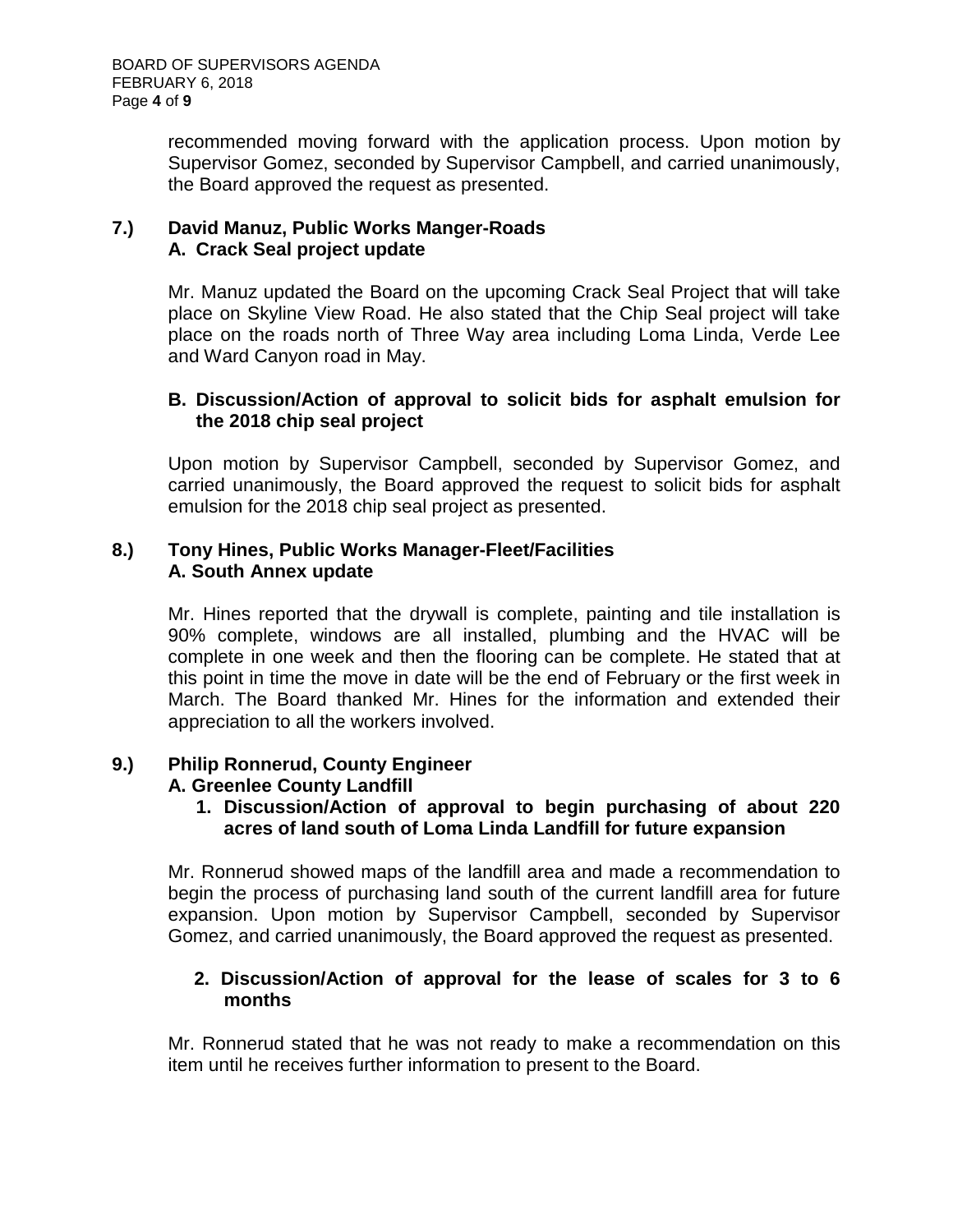#### **3. Discussion/Action regarding landfill tipping fees and to establish a schedule based on data collected for scales**

Ms. Gale opened discussion and presented the three year revenue income for commercial and municipal waste at the Landfill. She reviewed that \$20,000 revenue was generated during the three year period while the commercial revenues were \$270,000.00. Discussion also took place regarding how commercial waste was calculated including vehicle size and by weight.

4. Discussion/Action for approval to begin a process to close about 5 acres of the Loma Linda Landfill

Mr. Ronnerud requested approval to solicit a request for proposal for a consultant to assist with the Landfill Closure process. Upon motion by Supervisor Gomez, seconded by Supervisor Campbell, and carried unanimously, the Board approved the request as presented.

### **B. Greenlee County Airport**

**1. Discussion/Action for approval for purchasing easements from Arizona State Land for runway protection zone, drainage and access**

Upon motion by Supervisor Gomez, seconded by Supervisor Campbell, and carried unanimously, the Board approved the request as presented.

### **2. Discussion/Action for approval of leasing Arizona State Land for grazing which is not currently leased as a buffer zone west and north of Airport**

Mr. Ronnerud recommended leasing the land west and north of the Airport to begin planning for the future expansion of the Airport. The County can lease the property for grazing purposes in the meantime. Upon motion by Supervisor Gomez, seconded by Supervisor Campbell, and carried unanimously, the Board approved the request as presented.

### **10.) Kay Gale, County Administrator A. Discussion/Action – Greenlee County Deputy Cadet Policy**

Ms. Gale presented the revised Deputy Cadet Policy and stated that the document reflects the changes as discussed at the last Board meeting. Upon motion by Supervisor Gomez, seconded by Supervisor Campbell, and carried unanimously, the Board approved the Deputy Cadet Policy as presented.

### **B. Discussion/Action regarding Mexican Wolf Issues**

Ms. Gale reported that a wolf incident occurred at the Blakely residence in Blue with a wolf attacking a dog in the front yard of the residence where children had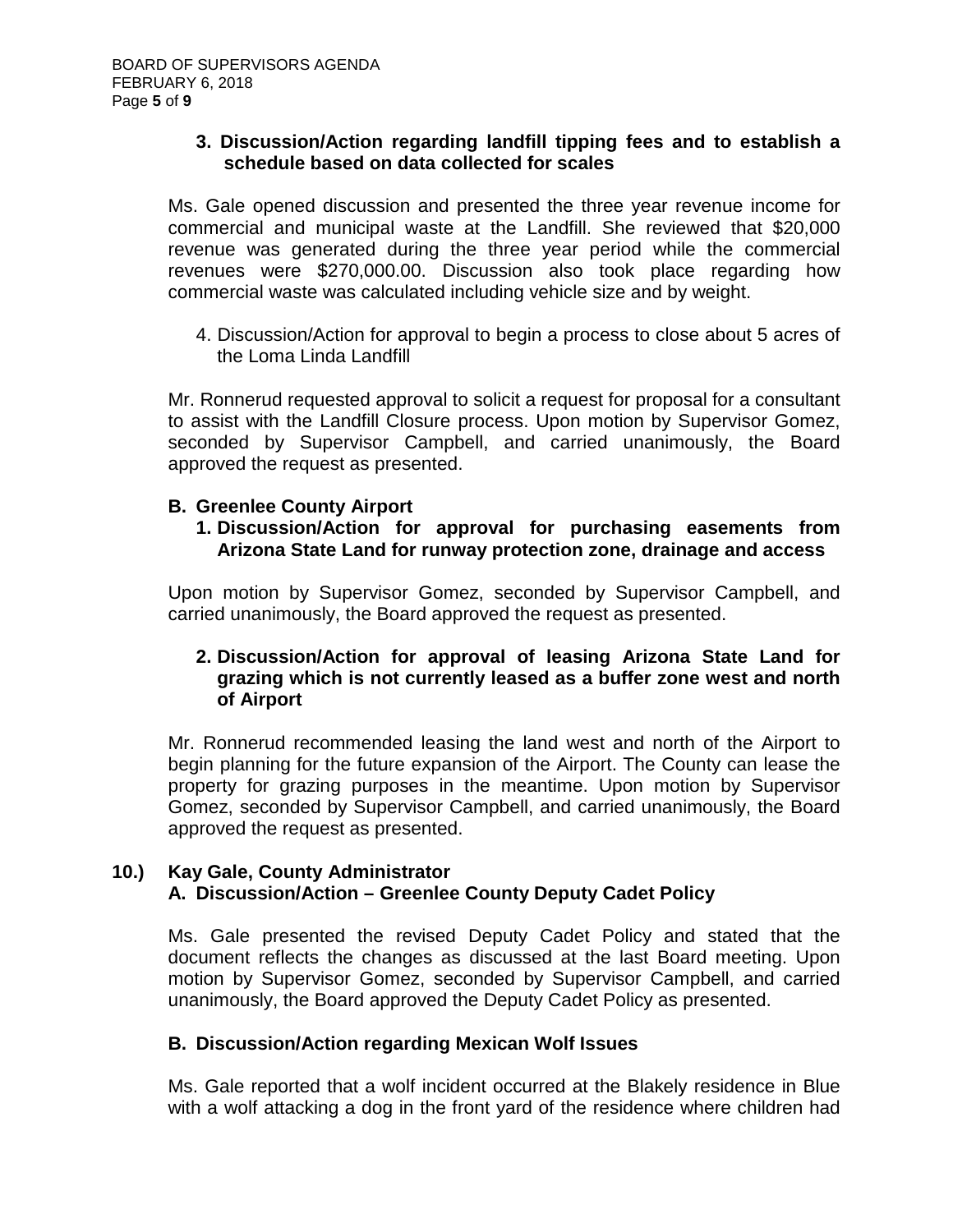been playing a short time before. Wildlife Services have been making helicopter runs in the area and are attempting to locate and capture the wolf. A midmanagement team meeting will be held in Springerville on March  $13<sup>th</sup>$  with the main topic being the Memorandum of Understanding regarding the Wolf.

### **C. Duncan Substation Intergovernmental Agreement (IGA)**

Ms. Gale stated that she has reached out to the Duncan Town Manager regarding the \$1,000 monthly increase the Town of Duncan will owe due to the cancellation of the Sheriff's Substation lease. The increase will be for an eleven month period and then the monthly payment for Law Enforcement Services will decrease to the current \$5,000.00.

### **D. County and State budget and legislative issues**

Ms. Gale reported the following:

- February  $16<sup>th</sup>$  is the last day bills will be heard in the House of **Representatives**
- Appointments with the Congressional Delegation in Washington D.C. are underway to meet and discuss issues that affect Greenlee County.
- Assessed Values are expected this week with preliminary estimates showing an increase in the expenditure limitation due to the increase in population.

# **E. Calendar of Events**

The Calendar of Events was reviewed.

### **11.) Consent Agenda**

- **A. Clerk of the Board: Consideration of approval of minutes to previous meeting: 11/21/17; 12/5/17; 12/19/17**
- **B. Clerk of the Board: Consideration of approval of expense warrants in excess of \$1,000.00 – Voucher 1053; 1054; 1055; 1056**
- **C. Chief Finance Officer: Consideration of approval of general fund loans in the amount of \$15,353.00 to be reimbursed upon receipt of funds: Fund 118 - \$2,041.80; Fund 139 - \$2,083.89; Fund 195 - \$23.81; Fund 219 - \$8,914.69; Fund 601 - \$2,288.81**
- **D. Justice of the Peace District 1- Consideration of approval of Employee Transaction Form: M. Carbajal, Chief Justice Clerk**
- **E. Public Works Road Manager: Consideration of approval of Employee Transaction Form: T. Tyler, Tech II; P. Patterson, Part Time Landfill Attendant**
- **F. County Recorder: Consideration of approval of the Agreement with the Arizona Secretary of State for participation in the Electronic**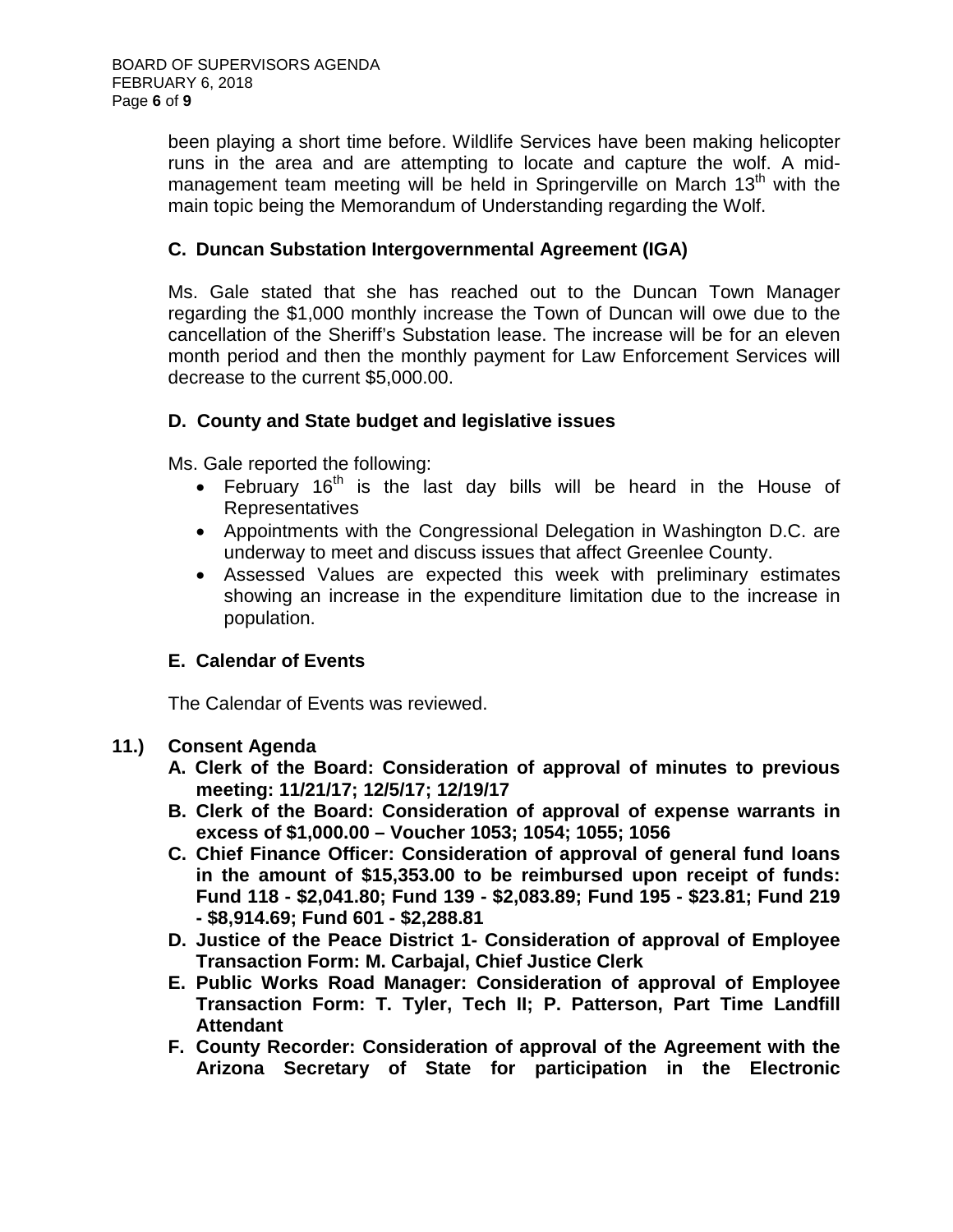**Registration Information Center (ERIC) in an amount not to exceed \$1,000 to be paid with budgeted general funds**

- **G. County Engineer: Consideration of approval of the joint funding agreement for water resources investigations with the U.S. Department of the Interior Geological Survey regarding the water alert gauge on the Blue River in the amount of \$8,630 to be paid with budgeted road funds**
- **H. Superior Court Clerk: Consideration of approval of the Intergovernmental Agreement (IGA) with the Arizona Department of Economic Security to receive Title IV-D funding in the amount of \$21,432.84 requiring no matching funds**

Upon motion by Supervisor Campbell, seconded by Supervisor Gomez, and carried unanimously, the Board approved the Consent Agenda as presented.

### **12.) Supervisor Reports**

### **Supervisor Richard Lunt**

# A. **County Supervisors Association Legislative Policy Committee**

Supervisor Lunt attended the weekly Legislative Policy Committee meeting where the several bills that affect counties were reviewed and discussed.

### **B. County Supervisors Association (CSA) Legislative Reception**

Supervisor Lunt attended the annual Legislative Reception hosted by CSA and was able to meet and visit with many legislators and talk about county issues.

### **C. County Supervisors Association (CSA) Board Meeting**

Supervisor Lunt attended the CSA monthly Board meeting where discussion took place regarding the many bills being considered by the legislators that affect counties. Supervisor Lunt expressed his appreciation to the CSA staff and Ms. Gale for their hard work.

### **D. Coronado Resource Conservation and Development Meeting (RC&D)**

Supervisor Lunt attended the Coronado RC&D meeting and stated that the organization has done a lot for Greenlee County over the years and will be completing the last project commitment dealing with noxious weeds. The organization will be finalizing all projects by March 2019 and will then go through the process of de-organizing.

### **E. Fair Board Meeting**

Supervisor Lunt attended a meeting of the Greenlee County Fair & Racing Commission where discussion took place regarding the future projects and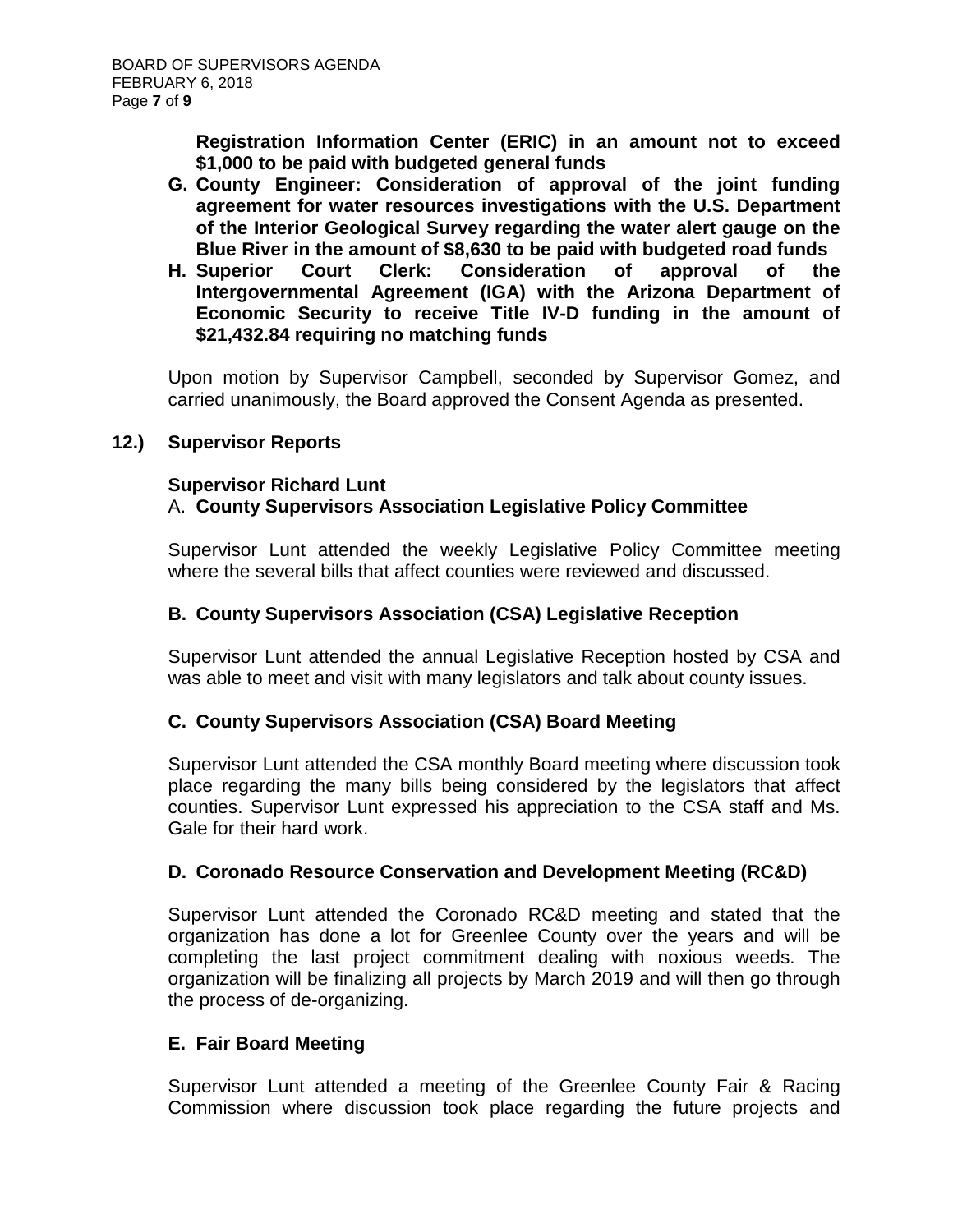improvements they would like to see happen in the future. The meeting was a very positive meeting.

### **F. Eastern Counties Organization (ECO) Meeting**

Supervisor Lunt attended the ECO meeting and stated that this organization is very active in assisting member counties with natural resource issues and that Greenlee County is very fortunate to be a part of. Forest issues continue to remain a main topic of this organization.

#### **Supervisor David Gomez**

### **A. Arizona Rural Development Council Advisory Board**

Supervisor Gomez attended the Arizona Rural Development Council Advisory Board meeting where preliminary planning for the annual rural forum took place. The Forum will be in August and will be in Wickenburg. The Board is looking for interested persons to fill vacant seats.

### **B. Eastern Arizona College (EAC) Advisory Committee**

Supervisor Gomez attended the EAC Advisory Committee meeting and stated that it is very difficult to get a quorum at these meetings. Enrollment is at an alltime high for Greenlee County.

### **Supervisor Ron Campbell A. Campbell Blue Bridge Dedication Ceremony**

Supervisor Campbell expressed appreciation to Supervisor Lunt for his never ending commitment to Greenlee County always giving 110%.

Supervisor Campbell presented a power point and showed pictures of the Campbell Blue Bridge depicting the old bridge, the washout in 2013, and the new bridge. The dedication and ribbon cutting ceremony was very well attended and Supervisor Campbell thanked Philip Ronnerud for his commitment to getting this done.

### **13.) EXECUTIVE SESSION pursuant to A.R.S. 38-431.03.A.1 regarding the IT Manager position**

Upon motion by Supervisor Campbell, seconded by Supervisor Gomez, and carried unanimously, the Board convened into Executive Session regarding the IT Manager position.

### **14.) Adjournment**